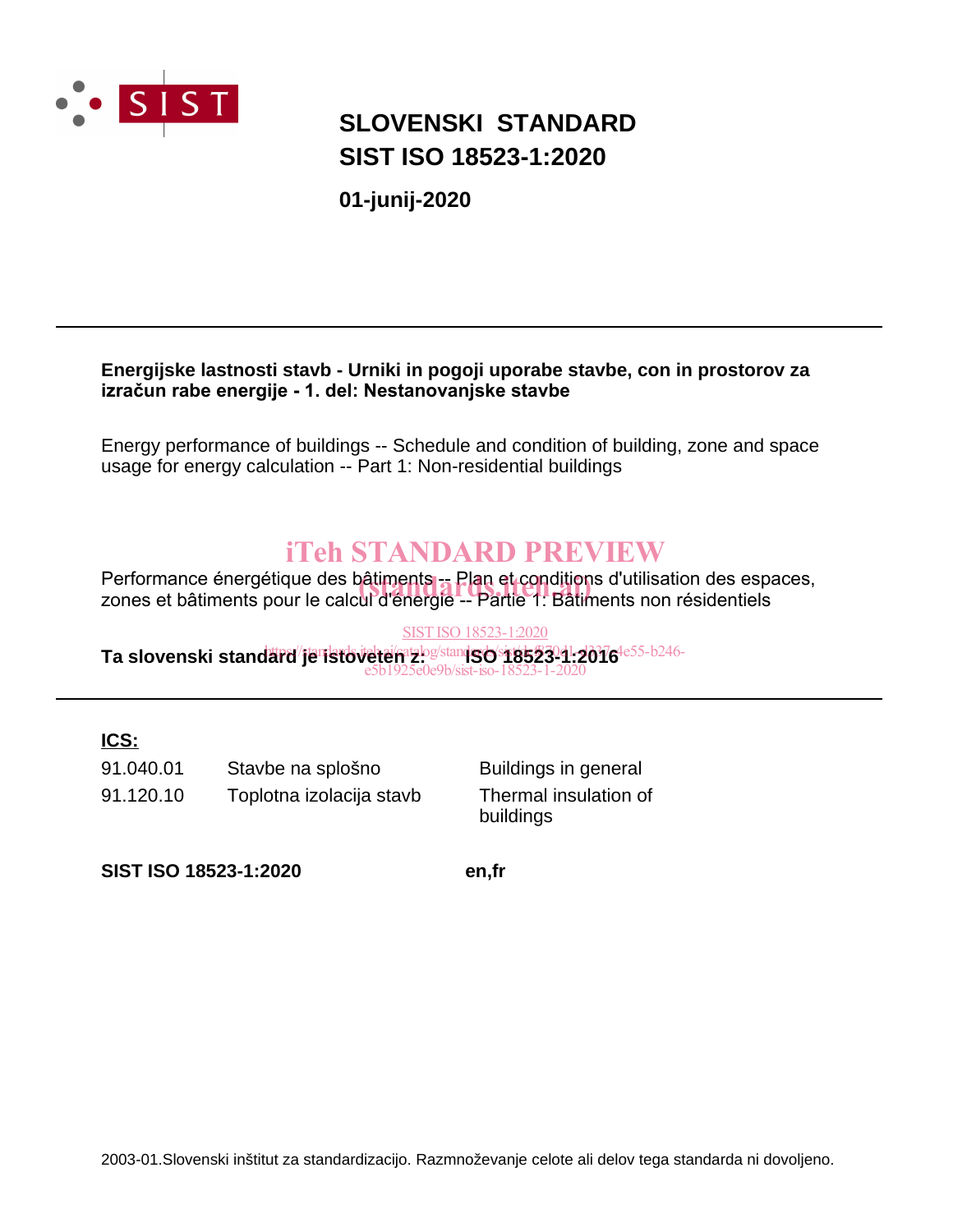**SIST ISO 18523-1:2020**

## iTeh STANDARD PREVIEW (standards.iteh.ai)

SIST ISO 18523-1:2020 https://standards.iteh.ai/catalog/standards/sist/dcf870d1-d337-4e55-b246 e5b1925e0e9b/sist-iso-18523-1-2020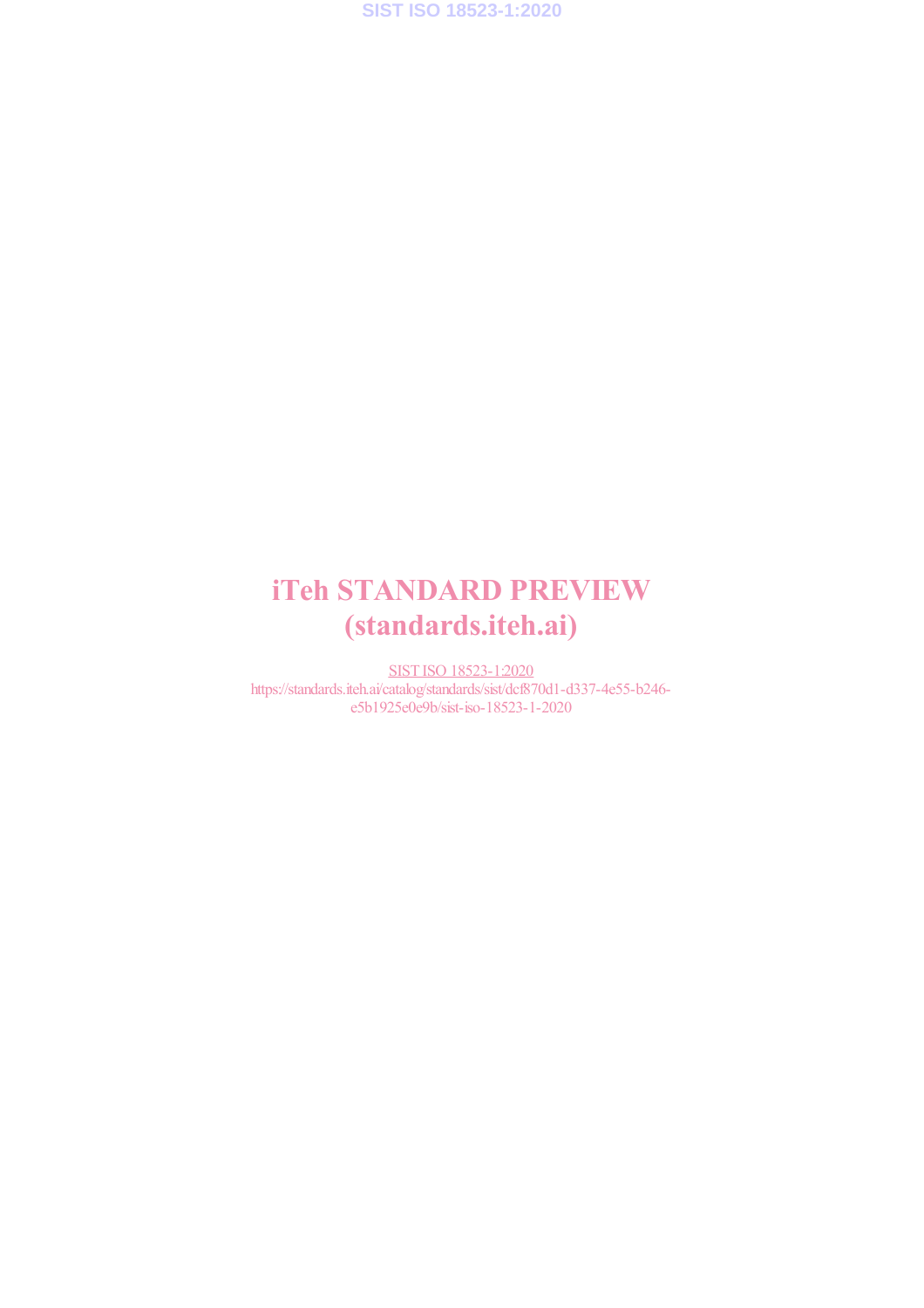#### **SIST ISO 18523-1:2020**

# INTERNATIONAL STANDARD

## **ISO 18523-1**

First edition 2016-11-15

## **Energy performance of buildings — Schedule and condition of building, zone and space usage for energy calculation —**

Part 1: **Non-residential buildings** iTeh STANDARD PREVIEW

*Performance énergétique des bâtiments — Plan et conditions (s Performance énergétique des bâtiments — Plan et conditional des espaces, zones et bâtiments pour le calcul d'énergie*  https://standards.iteh.*a<sup>n</sup>dxtie* J<sub>st</sub>Bâtiments non résidentiels<sub>5-b246-</sub> SIST ISO 18523-1:2020 e5b1925e0e9b/sist-iso-18523-1-2020



Reference number ISO 18523-1:2016(E)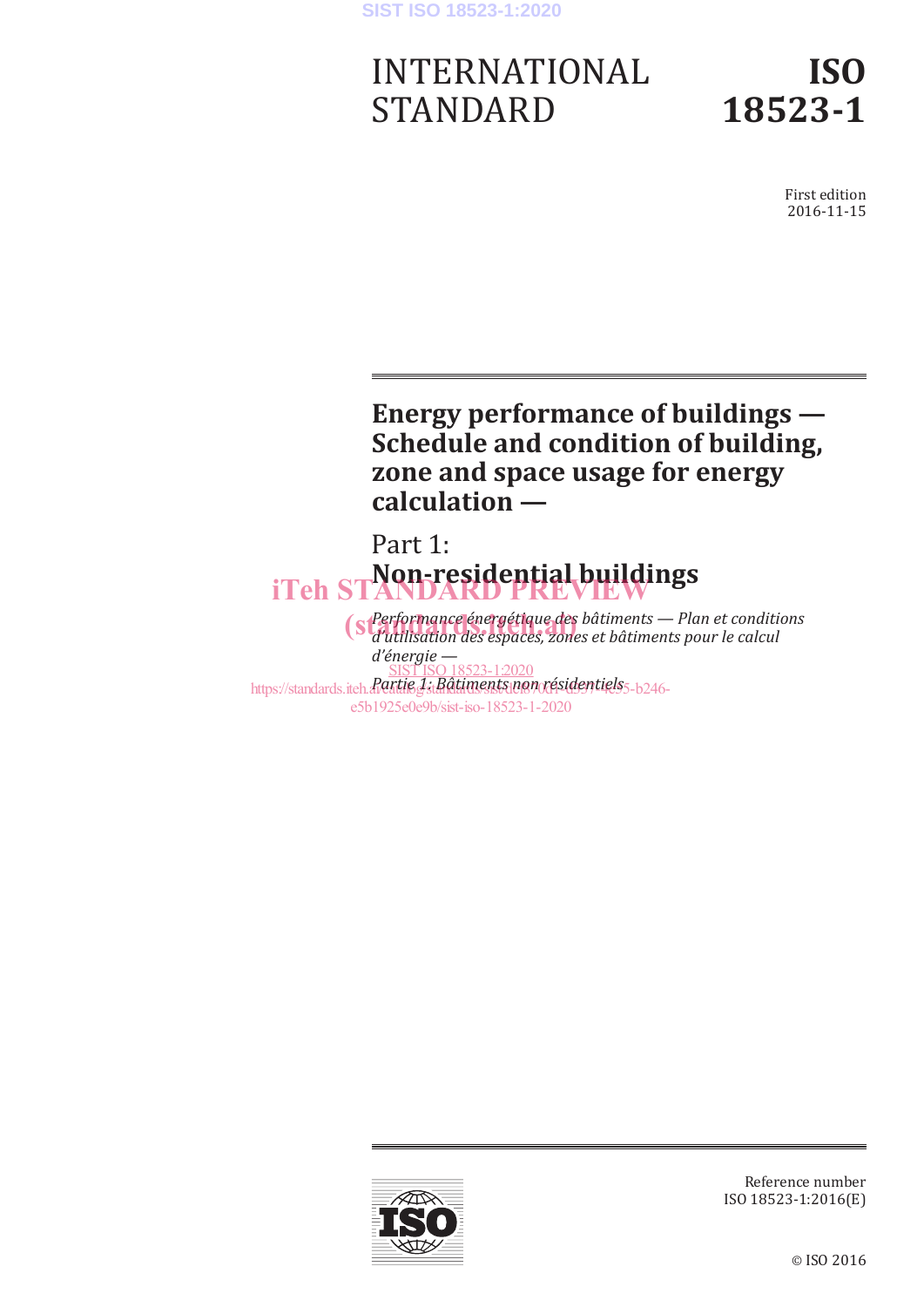## iTeh STANDARD PREVIEW (standards.iteh.ai)

SIST ISO 18523-1:2020 https://standards.iteh.ai/catalog/standards/sist/dcf870d1-d337-4e55-b246 e5b1925e0e9b/sist-iso-18523-1-2020



#### © ISO 2016, Published in Switzerland

All rights reserved. Unless otherwise specified, no part of this publication may be reproduced or utilized otherwise in any form or by any means, electronic or mechanical, including photocopying, or posting on the internet or an intranet, without prior written permission. Permission can be requested from either ISO at the address below or ISO's member body in the country of the requester.

ISO copyright office Ch. de Blandonnet 8 • CP 401 CH-1214 Vernier, Geneva, Switzerland Tel. +41 22 749 01 11 Fax +41 22 749 09 47 copyright@iso.org www.iso.org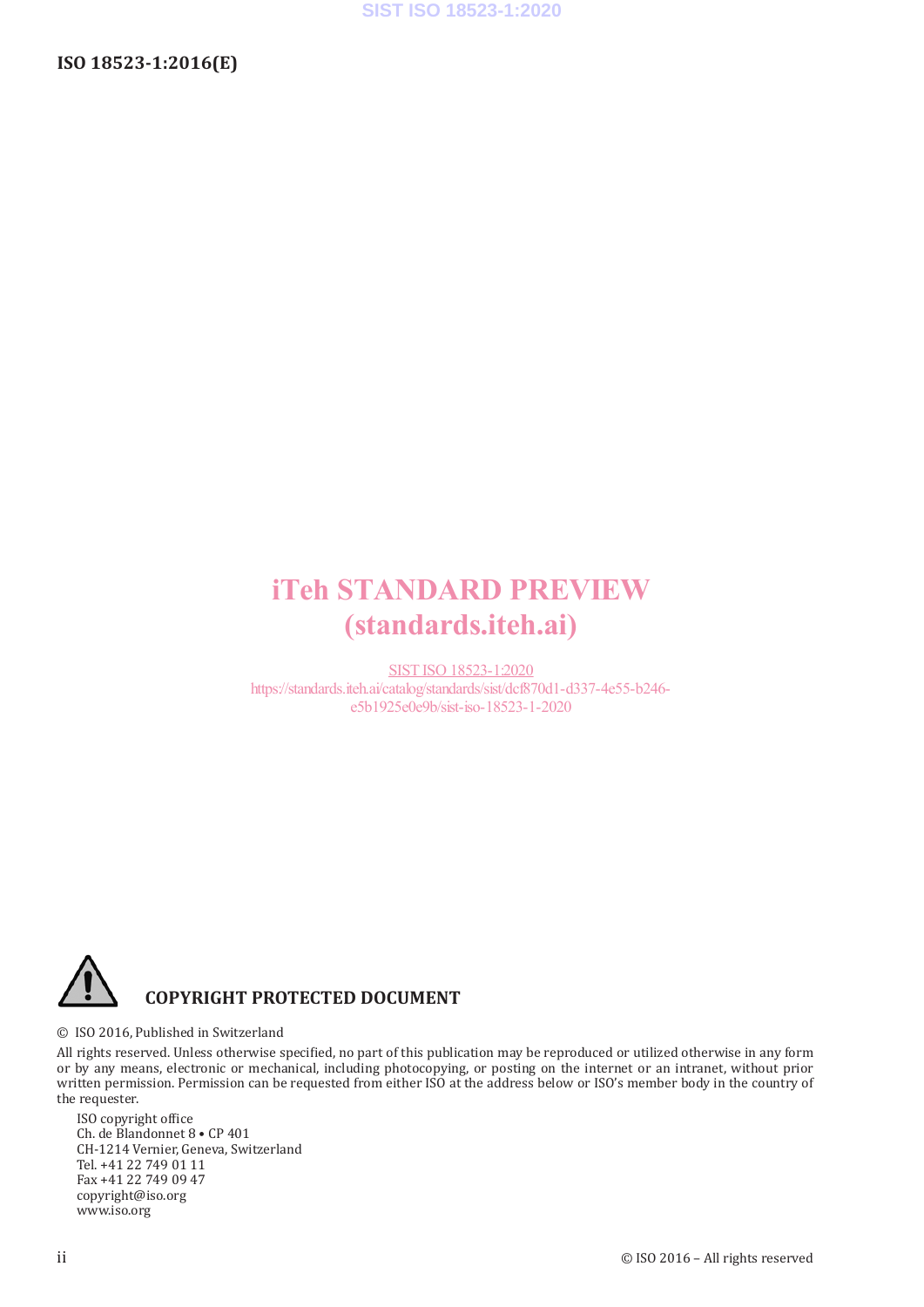### **Contents**

| $\mathbf{1}$            |                                                                                            |  |
|-------------------------|--------------------------------------------------------------------------------------------|--|
| $\overline{2}$          |                                                                                            |  |
| 3                       |                                                                                            |  |
| $\overline{\mathbf{4}}$ |                                                                                            |  |
| 4.1                     |                                                                                            |  |
| 4.2                     |                                                                                            |  |
| 4.3                     | Division of year and daily, weekly, monthly, seasonal and annual allocations of daily      |  |
| 5                       |                                                                                            |  |
| 5.1                     |                                                                                            |  |
| 5.2                     |                                                                                            |  |
|                         |                                                                                            |  |
|                         |                                                                                            |  |
|                         |                                                                                            |  |
|                         |                                                                                            |  |
| 5.2.2                   | Operation of technical building systems and requirement for the services 14                |  |
|                         |                                                                                            |  |
|                         |                                                                                            |  |
|                         |                                                                                            |  |
|                         |                                                                                            |  |
|                         |                                                                                            |  |
| 5.2.3                   |                                                                                            |  |
|                         |                                                                                            |  |
|                         |                                                                                            |  |
|                         |                                                                                            |  |
| 6                       |                                                                                            |  |
| 6.1                     |                                                                                            |  |
| 6.2                     |                                                                                            |  |
| 6.3                     |                                                                                            |  |
|                         |                                                                                            |  |
|                         | Annex B (informative) A set of annual schedules by daily allocation of daily schedules  21 |  |
|                         |                                                                                            |  |
|                         | Annex D (informative) A set of daily schedules for categories of space and zone 35         |  |
|                         |                                                                                            |  |
|                         |                                                                                            |  |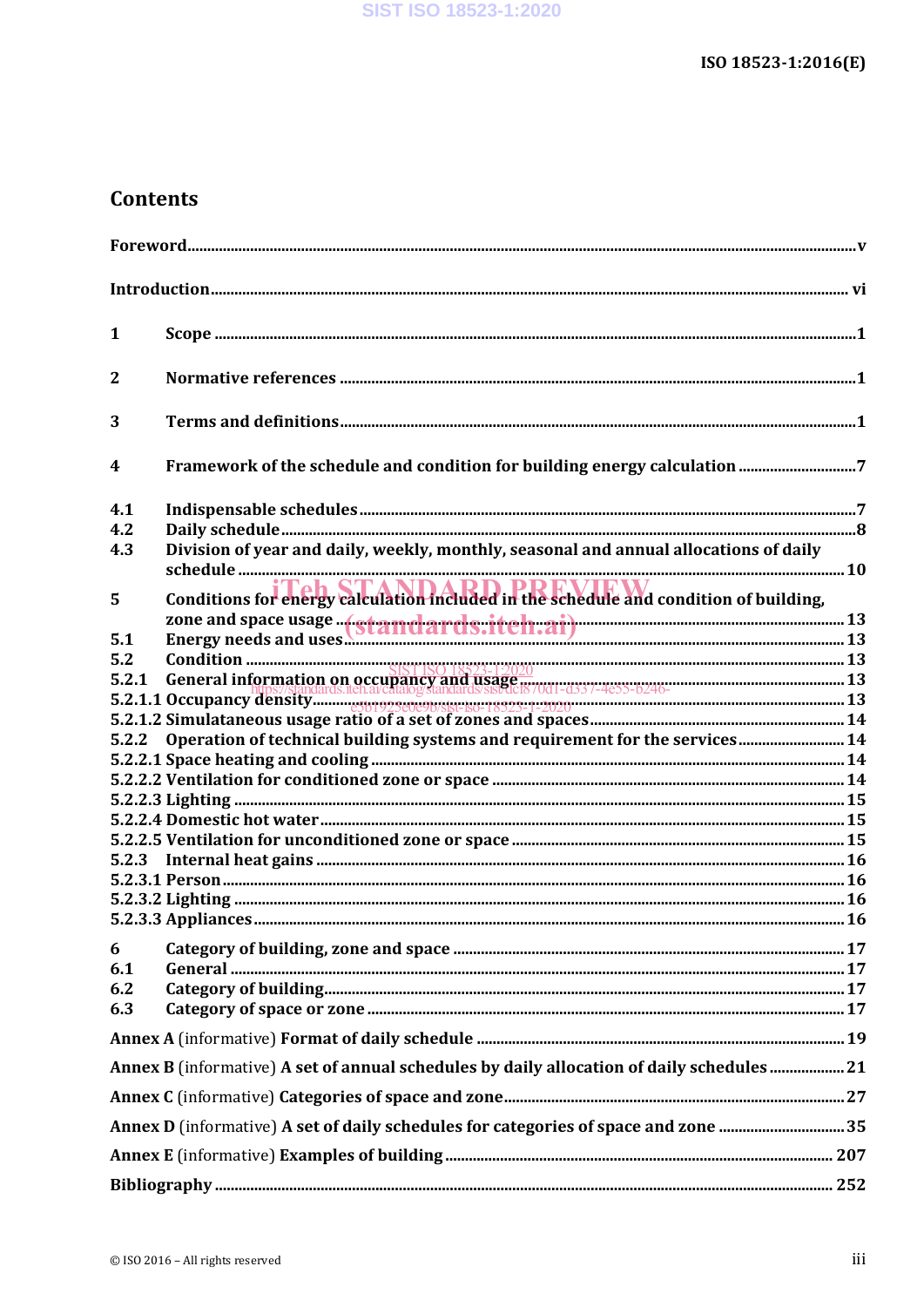## iTeh STANDARD PREVIEW (standards.iteh.ai)

SIST ISO 18523-1:2020 https://standards.iteh.ai/catalog/standards/sist/dcf870d1-d337-4e55-b246 e5b1925e0e9b/sist-iso-18523-1-2020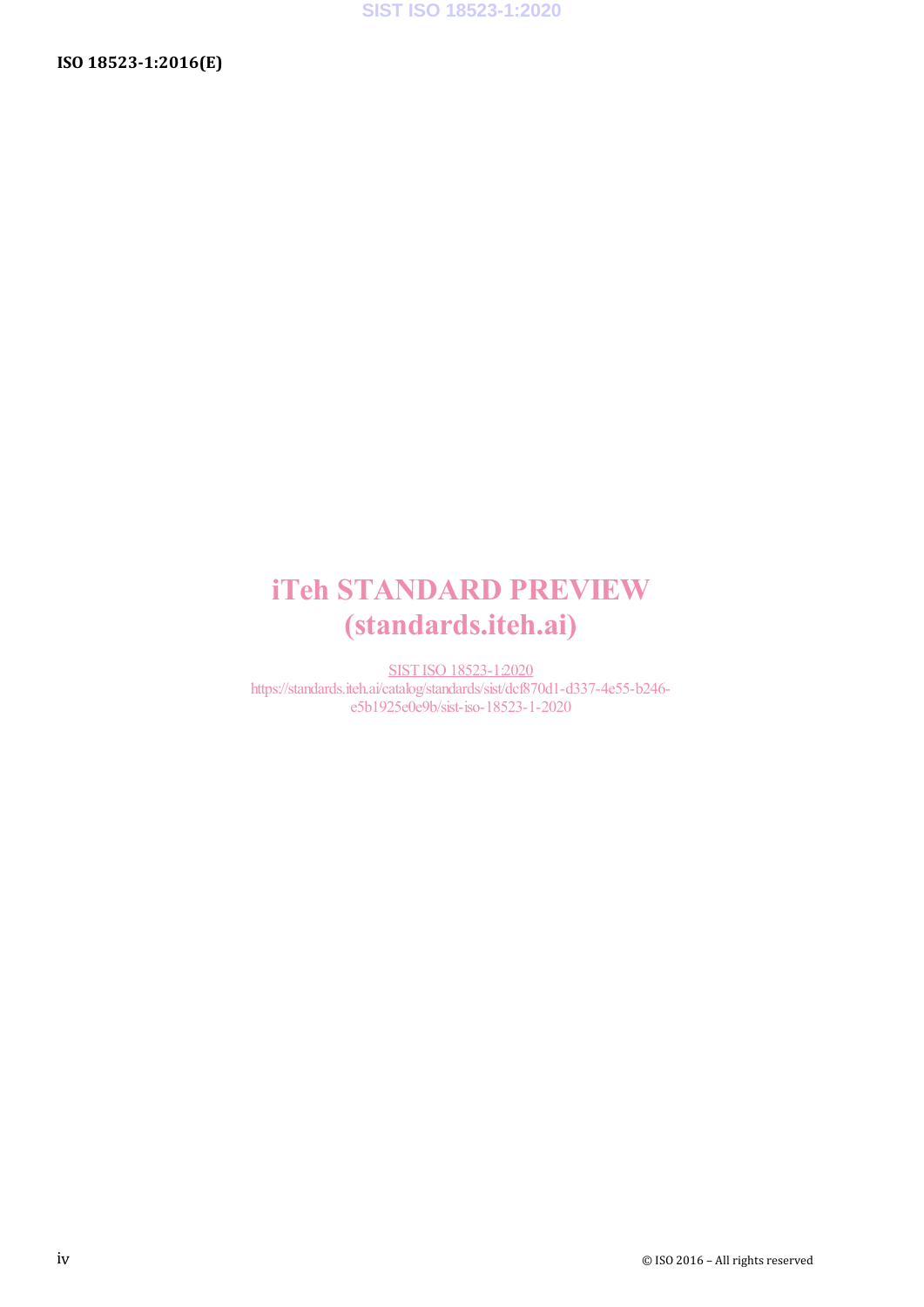#### **Foreword**

ISO (the International Organization for Standardization) is a worldwide federation of national standards bodies (ISO member bodies). The work of preparing International Standards is normally carried out through ISO technical committees. Each member body interested in a subject for which a technical committee has been established has the right to be represented on that committee. International organizations, governmental and non-governmental, in liaison with ISO, also take part in the work. ISO collaborates closely with the International Electrotechnical Commission (IEC) on all matters of electrotechnical standardization.

The procedures used to develop this document and those intended for its further maintenance are described in the ISO/IEC Directives. Part 1. In particular the different approval criteria needed for the different types of ISO documents should be noted. This document was drafted in accordance with the editorial rules of the ISO/IEC Directives, Part 2 (see www.iso.org/directives).

Attention is drawn to the possibility that some of the elements of this document may be the subject of patent rights. ISO shall not be held responsible for identifying any or all such patent rights. Details of any patent rights identified during the development of the document will be in the Introduction and/or on the ISO list of patent declarations received (see www.iso.org/patents).

Any trade name used in this document is information given for the convenience of users and does not constitute an endorsement.

For an explanation on the meaning of ISO specific terms and expressions related to conformity assessment, as well as information about 1800's adherence to the World Trade Organization (WTO) principles in the Technical Barriers to Trade (TBT) see the following URL: <u>www.iso.org/iso/foreword.html<sub>.SIST ISO 18523-1:2020</u></u></sub>

The committee responsible for th<u>is<sub>i</sub>document is ISO/TG3</u>163<sub>.0</sub>Thermal Performance and energy use in the *built environment*. https://standards.iteh.ai/catalog/standards/sist/dcf870d1-d337-4e55-b246-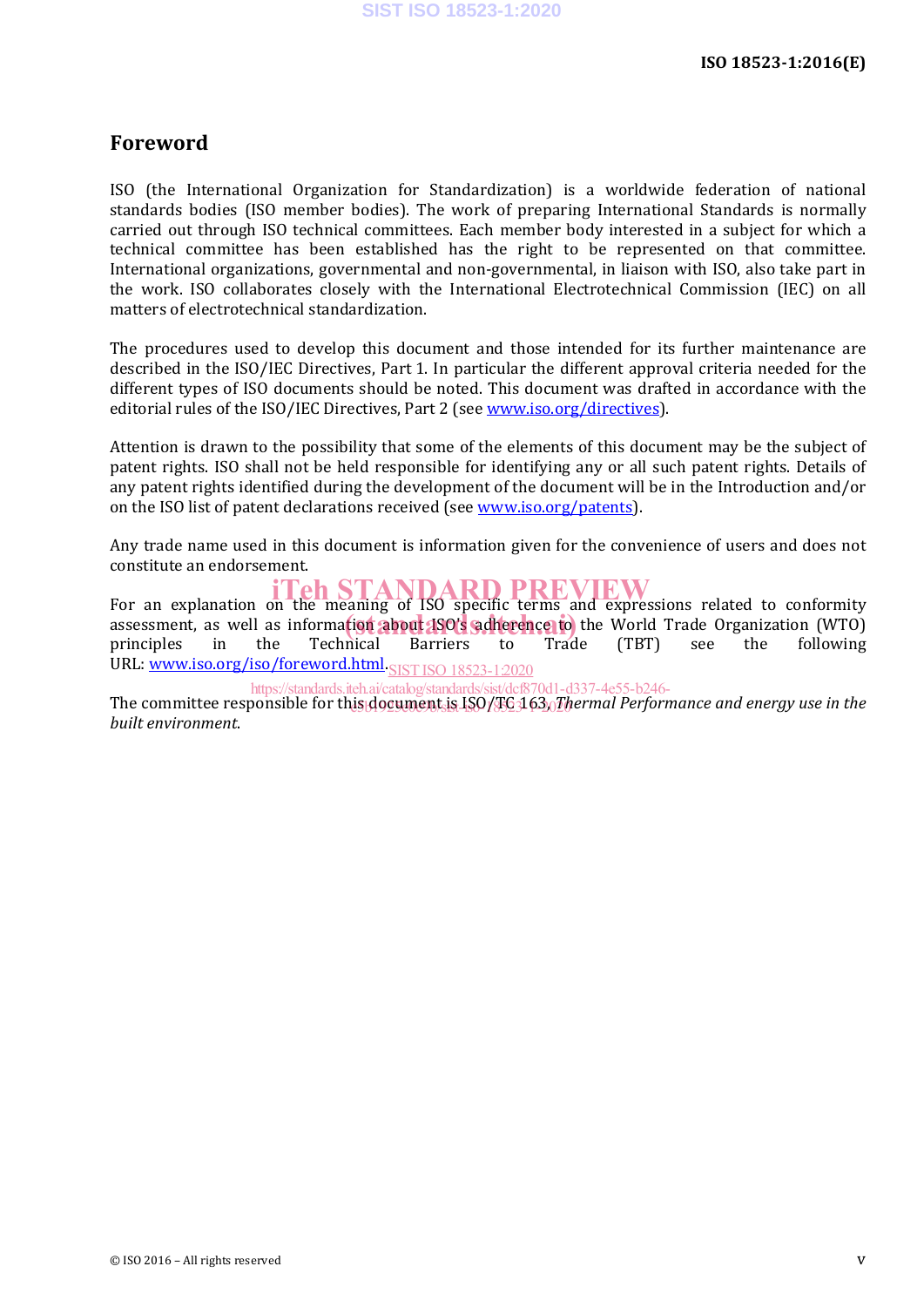### **Introduction**

There is a strong need to improve the environment to make the evaluation of energy performance of buildings more reliable and practical, so that energy efficiency of buildings is improved by referring to the evaluation results. To realize such environment, one important standard on how to prescribe the ways of using buildings has been missed, even though many assumptions on the building usage have appeared in standards relevant to the energy calculation.

This document prescribes the indispensable information on the formats to express the usage of building, zone and space in energy calculation for non-residential buildings.

## iTeh STANDARD PREVIEW (standards.iteh.ai)

SIST ISO 18523-1:2020 https://standards.iteh.ai/catalog/standards/sist/dcf870d1-d337-4e55-b246 e5b1925e0e9b/sist-iso-18523-1-2020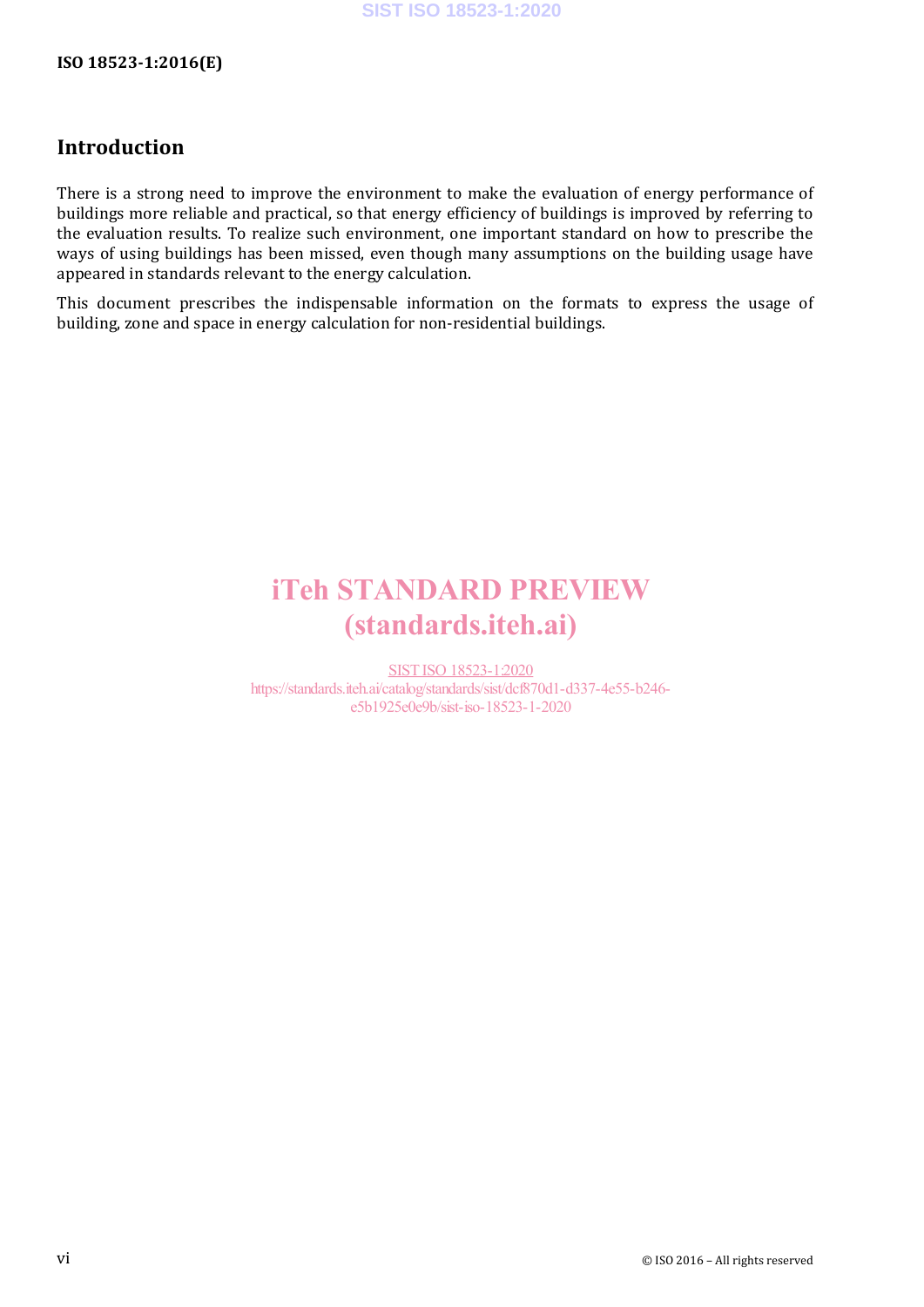### **Energy performance of buildings — Schedule and condition of building, zone and space usage for energy calculation** —

### Part 1: **Non-residential buildings**

#### **1 Scope**

This document specifies the formats to present schedule and condition of building, zone and space usage, which is to be referred to as input data of energy calculations for non-residential buildings.

The schedule and condition include schedules of occupancy, operation of technical building systems, ventilation rate, hot water usage and internal heat gains due to occupancy, lighting and equipment.

This document also gives categories of building, zone and space according to differentiating schedule and condition.

Depending on necessary minuteness of the energy calculation, different levels of schedule and condition from the view point of time and space averaging are specified.

The values and categories for the schedule and condition are given in annexes for more information for the application when the users of this document do not have detailed information on the values and categories for the schedule and condition.

The schedule and condition in  $\begin{bmatrix} \text{tand order} \\ \text{tand order} \end{bmatrix}$  is basically different from assumptions in order to determine the size of technical building systems in the process of design, where possible largest values are to be assumed. Instead, most usual and average values, which are assumed for the building energy are to be assumed mission and the manifolder standards. Sist/dcf870d1-d337-4e55-b246-<br>calculation, are dealt with in this document.  $\sqrt{\text{sist-iso}} - 18523 - 1 - 2020$ 

#### **2 Normative references**

There are no normative references in this document.

#### **3 Terms and definitions**

For the purposes of this document, the following terms and definitions apply.

ISO and IEC maintain terminological databases for use in standardization at the following addresses:

- IEC Electropedia: available at http://www.electropedia.org/
- ISO Online browsing platform: available at http://www.iso.org/obp

#### **3.1 Space**

#### **3.1.1**

#### **space**

part of a room, a room or group of adjacent rooms with assumed uniform properties for all considered types of *zones* (3.1.2)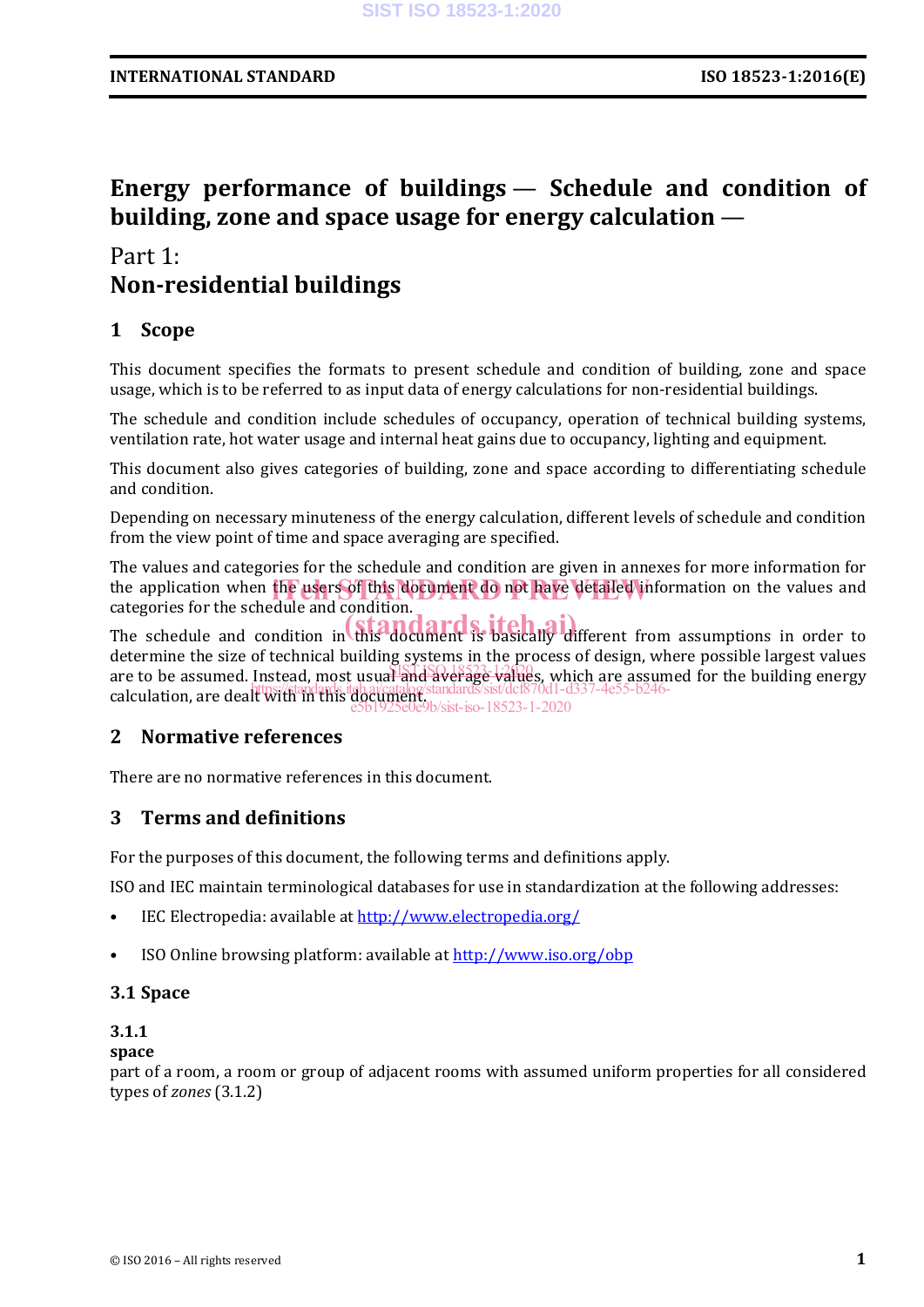#### **3.1.2**

#### **zone**

part of a *building* (3.1.3) consisting of (part of) one or more spaces with assumed uniform properties related to a specific service or service component, or (in absence of a service) assumed uniform indoor environmental conditions

#### **3.1.3**

#### **building**

construction as a whole, including its envelope and all *technical building systems* (3.3.5), where energy is used to condition the indoor thermal environment and to provide domestic hot water, lighting according to visual tasks and other services related to the use of the building

#### **3.1.4**

**thermally conditioned space thermally conditioned zone**  heated and/or cooled *space* (3.1.1) or *zone* (3.1.2)

#### **3.1.5**

**thermally unconditioned space thermally unconditioned zone** 

*space* (3.1.1) or *zone* (3.1.2) that is not heated nor cooled

#### **3.2 Schedule**

#### **3.2.1**

#### **schedule**

## iTeh STANDARD PREVIEW

## (standards.iteh.ai)

information on condition(s) of usage of *building* (3.1.3), *zone* (3.1.2) or *space* (3.1.1) throughout a cycle of period, such as day, week, month, season and year 18523-12020

https://standards.iteh.ai/catalog/standards/sist/dcf870d1-d337-4e55-b246-

#### e5b1925e0e9b/sist-iso-18523-1-2020

#### **3.2.2 daily schedule**

*conditions* (3.3.1) of *occupancy* (3.3.2), service system operations, requirement for the functions of the service systems and internal heat gains in each time of a day

#### **3.2.3**

#### **daily schedule with hourly conditions**

set of hourly *conditions* (3.3.1) of *occupancy* (3.3.2), service system operations, requirement for the functions of the service systems and internal heat gains in a day

#### **3.2.4**

#### **set of daily schedules**

complete set of daily schedules representing usage of a category of *building* (3.1.3), *zone* (3.1.2) or *space*  $(3.1.1)$  in one year

#### **3.2.5**

#### **daily operating hours**

hours when service system is operated or the length of the hours

#### **3.2.6**

#### **annual operating hours**

total length of hours in the *standard year* (3.2.15) when *technical building system* (3.3.5) is operated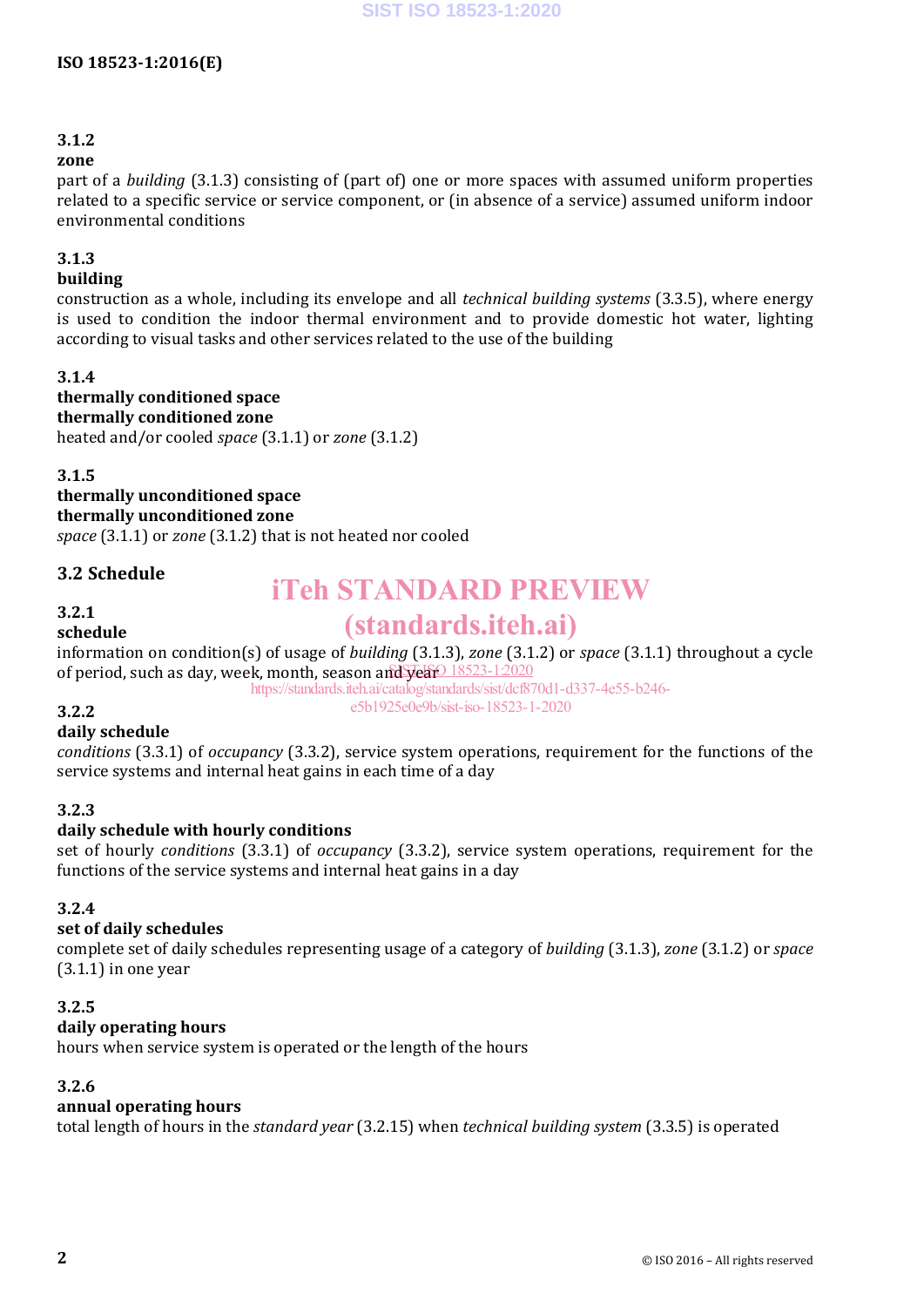#### **3.2.7**

#### **annual schedule**

allocation of *daily schedule(s)* (3.2.2) for one year

Note 1 to entry: Division of the year can be selected from 365 days, 53 weeks, 12 months, seasons or no division [a *set of daily schedules* (3.2.4) is uniformly applied throughout the year].

#### **3.2.8**

#### **seasonal schedule**

allocation of *daily schedule(s)* (3.2.2) to each season of the year

#### **3.2.9**

#### **monthly schedule**

allocation of *daily schedule(s)* (3.2.2) to each month of the year

#### **3.2.10**

#### **weekly schedule**

allocation of *daily schedule(s)* (3.2.2) to each week of the year

#### **3.2.11**

#### **whole set of annual schedules**

complete set of *annual schedules* (3.2.7) representing usage of all types of *building* (3.1.3), *zone* (3.1.2) and *space* (3.1.1), as objects of *energy calculation* (3.3.20) iTeh STANDARD PREVIEW

#### **3.2.12**

**3.2.13** 

## 3.2.12<br>whole set of seasonal schedule<mark>sStandards.iteh.ai</mark>)

complete set of *seasonal schedules* (3.2.8) representing usage of all types of *building* (3.1.3), *zone* (3.1.2) and *space* (3.1.1), as objects of *energy calculation* (3.3.20)<sup>0</sup>

https://standards.iteh.ai/catalog/standards/sist/dcf870d1-d337-4e55-b246-

e5b1925e0e9b/sist-iso-18523-1-2020

#### **whole set of monthly schedules**

complete set of *monthly schedules* (3.2.9) representing usage of all types of *building* (3.1.3), *zone* (3.1.2) and *space* (3.1.1), as objects of *energy calculation* (3.3.20)

#### **3.2.14**

#### **number of days in one year**

total number of days, which shall be 365

#### **3.2.15**

#### **standard year**

selected year, of which number of day has to be 365 and arrangement of weekdays, weekends and holidays are referred in weekly, monthly, seasonal and *annual schedules* (3.2.7)

#### **3.3 Parameters for conditions of building, zone and space usage**

#### **3.3.1**

#### **condition**

status of *occupancy* (3.3.2), operation of service systems, requirement for the functions of the *technical building systems* (3.3.5) and internal heat gains

#### **3.3.2**

#### **occupancy**

presence of users in *building* (3.1.3), *zone* (3.1.2) or *space* (3.1.1)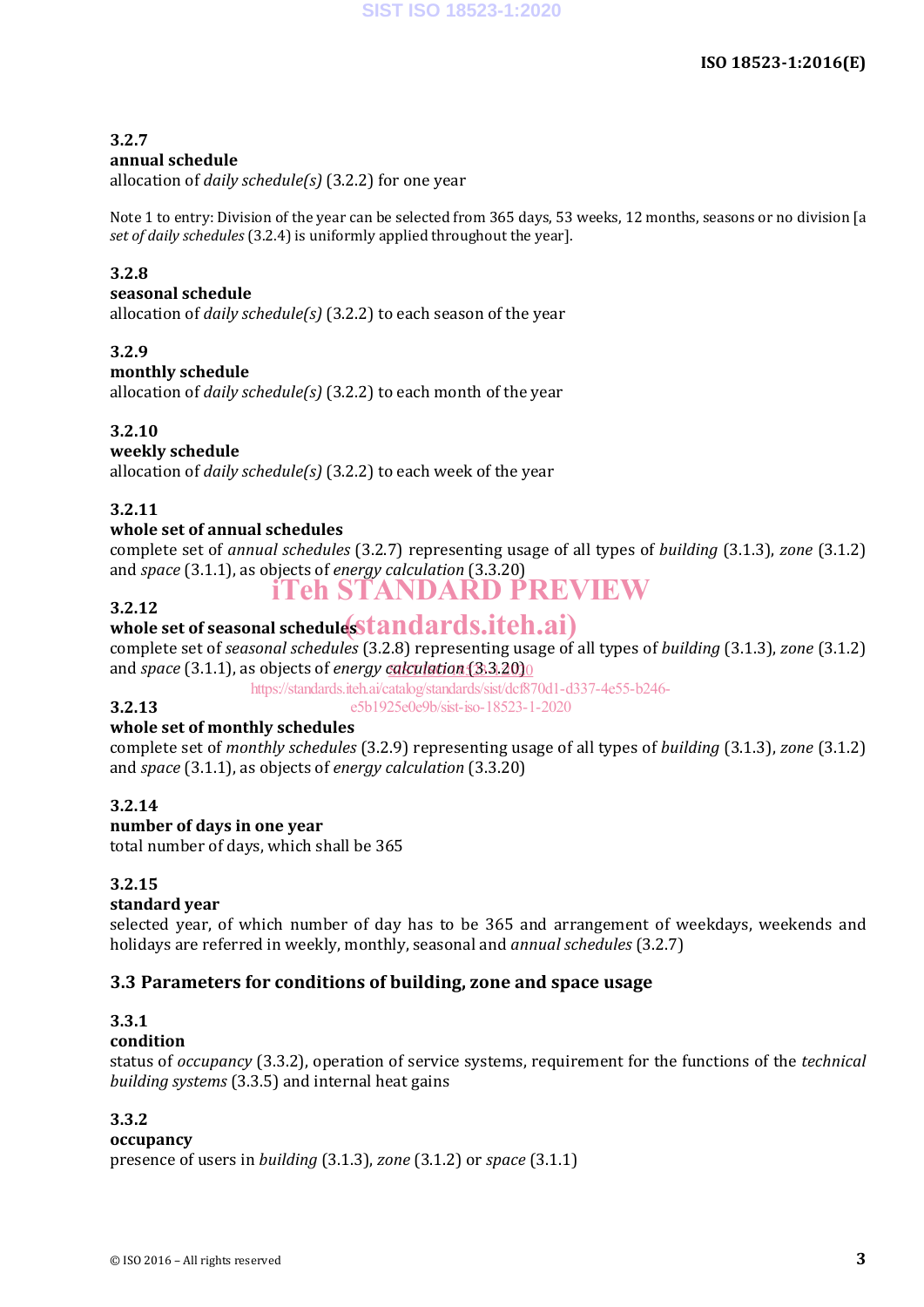#### **3.3.3**

#### **occupancy density**

number of present user in *building* (3.1.3), *zone* (3.1.2) or space per unit floor area of the *space* (3.1.1)

Note 1 to entry: Occupancy density is used mainly for the calculations for space heating/cooling and ventilation.

#### **3.3.4**

#### **simultaneous usage ratio (of a set of spaces)**

ratio of the number of *zones* (3.1.2) or *spaces* (3.1.1), which belong to a group of zones and spaces and are occupied or used at the time, to the total number of zones or spaces in the group

Note 1 to entry: This concept is applied to a group of zones or spaces of the same category, such as a group of guest rooms in hotels, a series of personal office rooms in office buildings, etc.

#### **3.3.5**

#### **technical building system**

all energy-using or energy-distributing components in a *building* (3.1.3) that are operated to support the occupant or process functions housed therein

Note 1 to entry: These include HVAC, domestic hot water, illumination, transportation, laundering or similar functions. 

#### **3.3.6**

#### **luminaire**

**luminaire**<br>apparatus which distributes, filters or transforms the light transmitted from one or more lamps

Note 1 to entry: Except for the lamps themselves, all the parts necessary for fixing and protecting the lamps and, where necessary, circuit auxiliaries together with the means for connecting them to the electric supply SIST ISO 18523-1:2020

 $[ \text{SOURCE: CIE S 017/E: } 2011, 17-707 ]$ https://standards.iteh.ai/catalog/standards/sist/dcf870d1-d337-4e55-b246 e5b1925e0e9b/sist-iso-18523-1-2020

#### **3.3.7**

#### **in operation**

status of a *technical building system* (3.3.5), in which the technical building system can function to satisfy the requirement for the technical building system, such as the set-point temperature and the *maintained average illuminance* (3.3.9) 

Note 1 to entry: When the requirement is satisfied without its functioning, the technical building system stands by.

#### **3.3.8**

#### **out of operation**

status of a *technical building system* (3.3.5) in which the technical building system cannot function regardless of the relevant requirement or due to inexistence of any requirement for the technical building system

#### **3.3.9**

#### **maintained average illuminance**

value below which the average illuminance over the specified surface is not allowed to fall, lux

[SOURCE: CIE S 017/E: 2011, 17-750]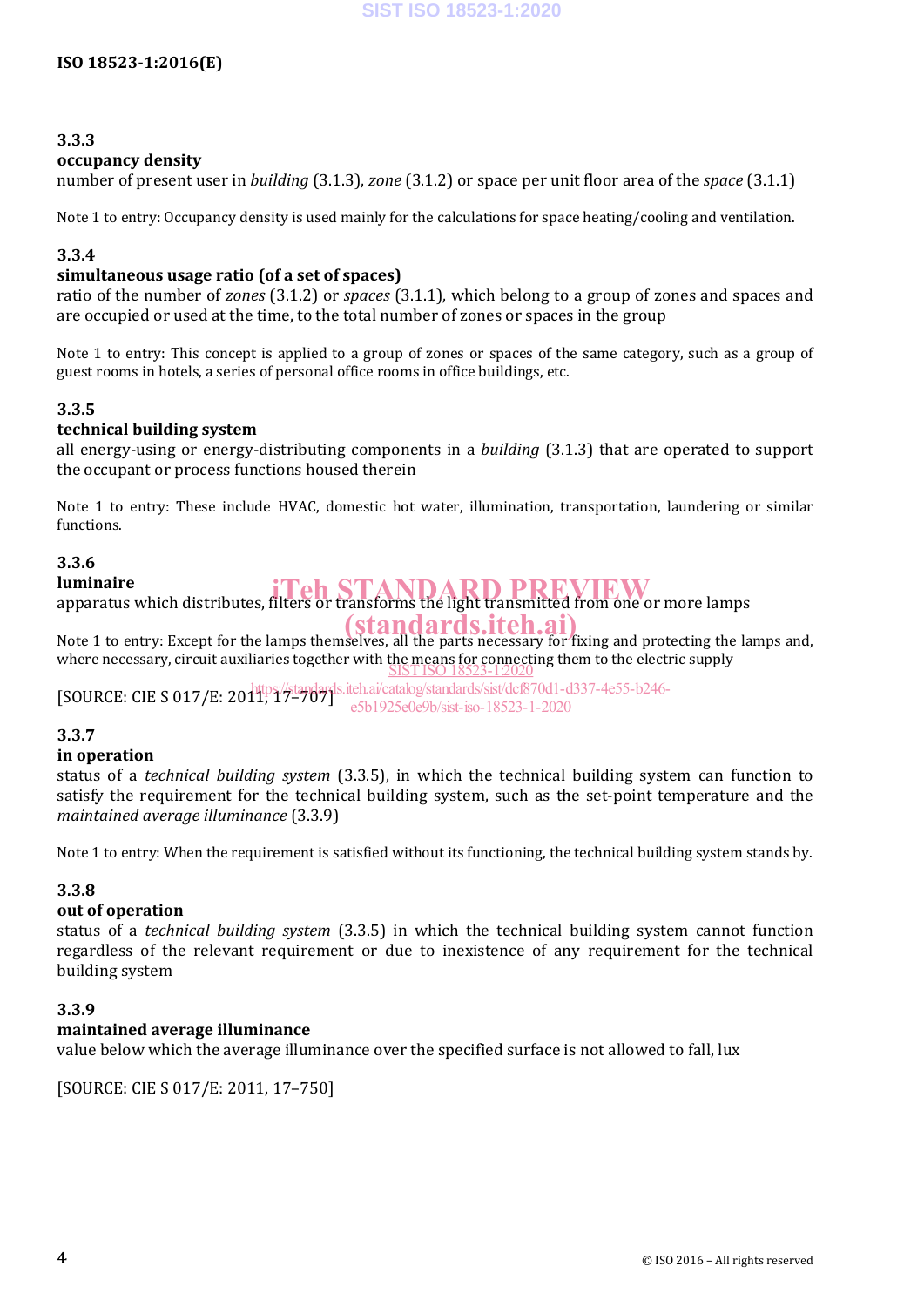#### **3.3.10 height of the working plane**

height of the plane, on which the assumed visual task is done, from the floor

Note 1 to entry: It is expressed in metres  $(m)$ .

#### **3.3.11**

#### **demand control ventilation**

ventilation, of which rate is controlled according to the necessity of the ventilation, such as to the emission rate of target pollutant

#### **3.3.12**

#### **energy need for space heating and cooling**

heat to be delivered to or extracted from a conditioned *space* (3.1.1) to maintain the intended temperature and/or humidity conditions during a given period of time

#### **3.3.13**

#### **energy use for space heating and cooling**

energy input to the heating and cooling system to satisfy the *energy need for space heating and cooling* (3.3.12) 

#### **3.3.14**

#### **energy need for ventilation for outdoor air supply**

energy need for ventifiation for outdoor air supply<br>work by electric motors to convey outdoor air to satisfy ventilation requirement

#### **3.3.15**

## (standards.iteh.ai)

#### **energy use for ventilation for outdoor air supply**

energy input to the ventilation system to satisfy the energy need for ventilation for outdoor air supply (3.3.14) https://standards.iteh.ai/catalog/standards/sist/dcf870d1-d337-4e55-b246 e5b1925e0e9b/sist-iso-18523-1-2020

#### **3.3.16**

#### **energy need for domestic hot water**

heat to be delivered to the needed amount of domestic hot water to raise its temperature from the cold network temperature to the prefixed delivery temperature at the delivery point

#### **3.3.17**

#### **energy use for domestic hot water**

energy input to the domestic hot water system to satisfy the *energy need for domestic hot water* (3.3.16)

#### **3.3.18**

#### **energy use for lighting**

energy consumed by *luminaires* (3.3.6) and lamps 

#### **3.3.19**

#### **energy use for transportation**

energy consumed by equipment for transportation, such as elevators

#### **3.3.20**

#### **energy calculation**

calculation of energy uses for *technical building systems* (3.3.5)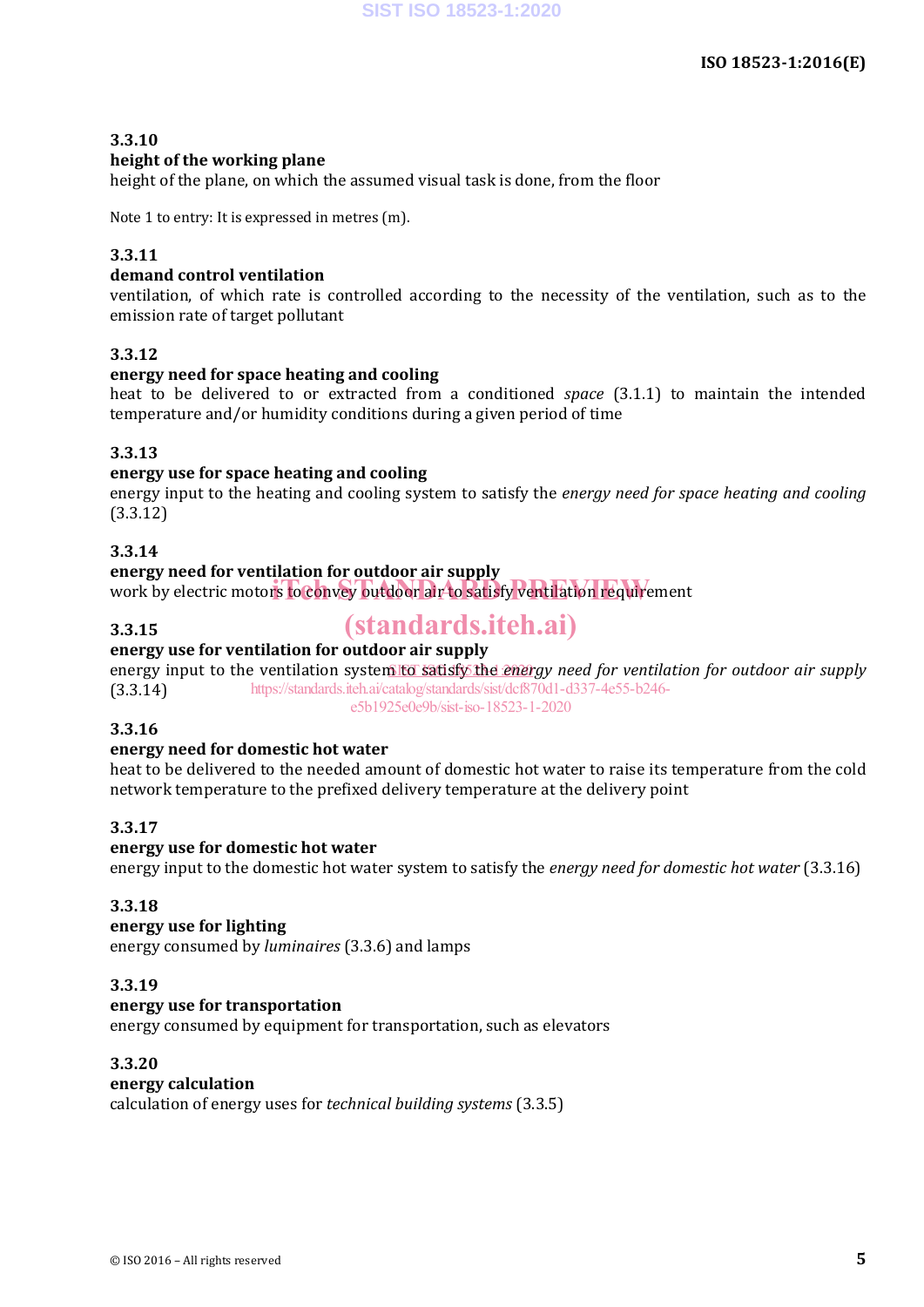#### **3.4 Descriptions for daily schedule**

#### **3.4.1**

#### **reference ventilation requirement**

most probable estimation of outdoor air supply (in volume flow rate per unit floor area or in air change per hour) to the *space* (3.1.1) or *zone* (3.1.2) in compliance with relevant regulation

#### **3.4.2**

#### **reference domestic hot water usage**

maximum hourly service hot water usage by users of the *space* (3.1.1) or *zone* (3.1.2) in volume flow rate per person, in volume flow rate per unit floor area or in volume flow rate per bed

Note 1 entry: The volume flow rate is calculated with the assumption on hot water temperature.

#### **3.4.3**

#### **total daily usage of domestic hot water**

total volume of service hot water usage in one day in volume per person, in volume per unit floor area or in volume per bed

Note 1 entry: The volume flow rate is calculated with the assumption on hot water temperature.

#### **3.4.4**

#### **reference occupancy density**

maximum hourly *occupancy* density (3.3.3) of the space (3.1.1) or *zone* (3.1.2) in person per unit floor area 

### (standards.iteh.ai)

Note 1 to entry: To be multiplied by *hourly ratios* (3.4.12), occupancy density at the time can be calculated.

#### SIST ISO 18523-1:2020

**3.4.5**  https://standards.iteh.ai/catalog/standards/sist/dcf870d1-d337-4e55-b246-

#### **reference heat gain due to person**  e5b1925e0e9b/sist-iso-18523-1-2020

maximum hourly total (sensitive and latent) heat gain due to person inside the room or *zone* (3.1.2) in watt per unit floor area

Note 1 to entry: To be multiplied by *hourly ratios* (3.4.12), heat gain due to person at the time can be calculated.

#### **3.4.6**

#### **reference sensible heat gain due to person**

maximum hourly sensible heat gain due to person inside the room or *zone* (3.1.2) in watt per unit floor area 

Note 1 to entry: To be multiplied by *hourly ratios* (3.4.12), sensible heat gain due to person at the time can be calculated. 

#### **3.4.7**

#### **reference latent heat gain due to person**

maximum hourly latent heat gain due to person inside the room or *zone* (3.1.2) in watt per unit floor area 

Note 1 to entry: To be multiplied by *hourly ratios* (3.4.12), latent heat gain due to person at the time can be calculated.